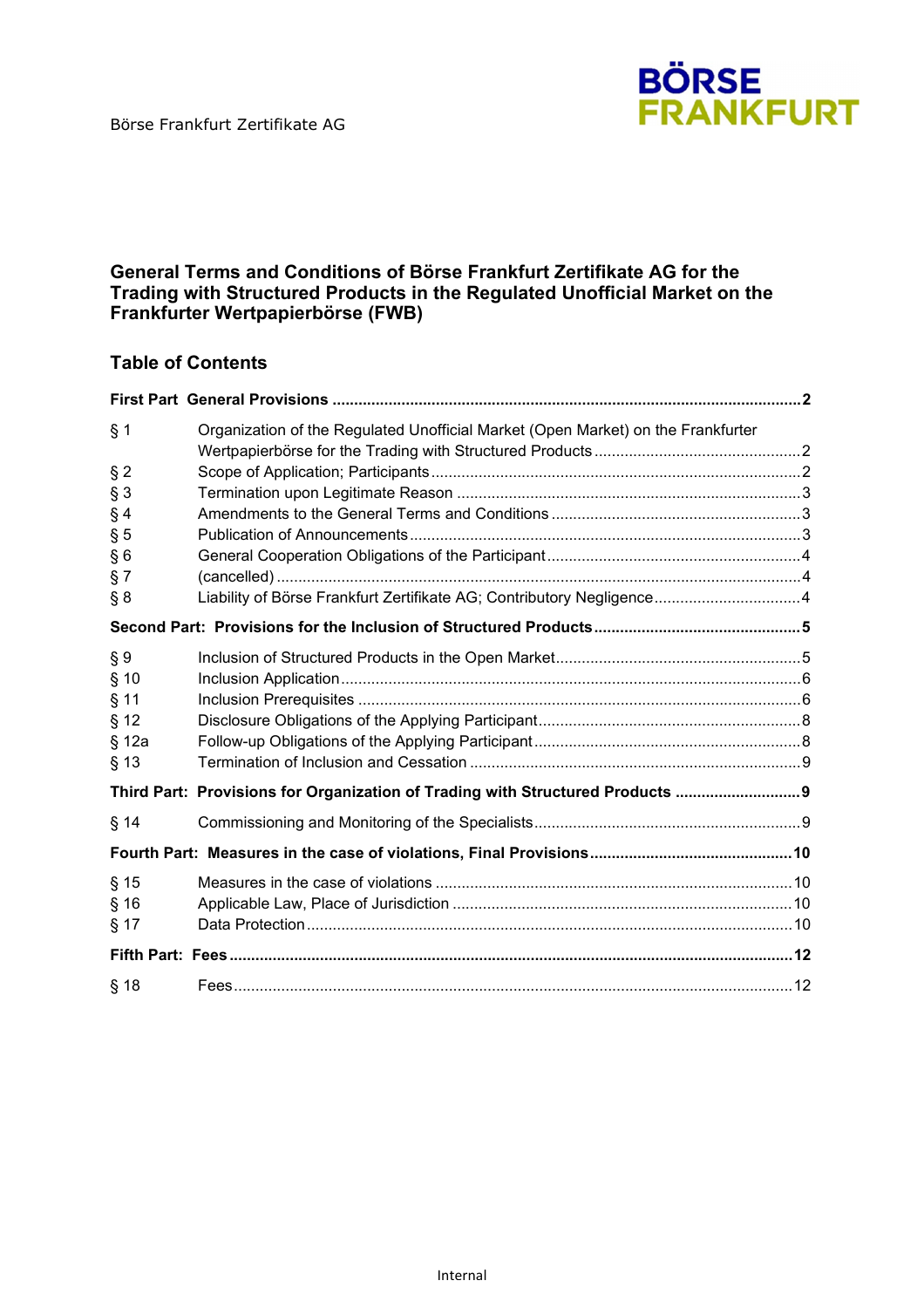| Börse Frankfurt Zertifikate AG |  |
|--------------------------------|--|
|--------------------------------|--|

FWB11e

**General Terms and Conditions of Börse Frankfurt Zertifikate AG** As of 01.10.2021

**for the Trading with Structured Products in the** Page 2 of 15

**Regulated Unofficial Market on the Frankfurter Wertpapierbörse** 

## **First Part General Provisions**

## **§ 1 Organization of the Regulated Unofficial Market (Open Market) on the Frankfurter Wertpapierbörse for the Trading with Structured Products**

- (1) For Structured Products which have been neither admitted for nor included in the Regulated Market on Frankfurter Wertpapierbörse (hereinafter referred to as "FWB"), the FWB has admitted a Regulated Unofficial Market (hereinafter referred to as "Open Market"). The Terms and Conditions regulate the participation in trading on the Open Market and the inclusion of Structured Products according to Paragraph 2 in the trading on the Open Market. The procedure of trading shall be regulated by the Trading Regulation for the Regulated Unofficial Market on FWB.
- (2) Structured Products within the meaning of these General Terms and Conditions are securities defined in the Annex to § 3 Paragraph 1 of the Exchange Rules of FWB.
- (3) The Administering Institution of the Open Market on FWB for the trading of Structured Products is Börse Frankfurt Zertifikate AG.

## **§ 2 Scope of Application; Participants**

- (1) These General Terms and Conditions shall apply to the business relation between Börse Frankfurt Zertifikate AG in its function as Administering Institution of the Open Market for the trading of Structured Products on FWB and the Participants of the Open Market. Other business relations of the Participants of the Open Market with Börse Frankfurt Zertifikate AG remain unaffected thereof. Participation in the Open Market shall take place through trading of Structured Products included in the Open Market (Paragraph 2) and/or through inclusion application of Structured Products in the Open Market trade (Paragraph 3).
- (2) Admitted for trading of Structured Products in the Open Market are all companies and exchange traders which are admitted for trading on FWB and which were granted access to the Exchange EDP. Access to the Exchange EDP as well as utilization of technical systems in the Open Market shall take place in accordance with the provisions applying to the Regulated Market on FWB and the decisions made by the Management Board of FWB based thereon.
- (3) The inclusion of Structured Products in the Open Market trade may be applied for by all companies which are admitted to trading on the Open Market pursuant to Paragraph 2.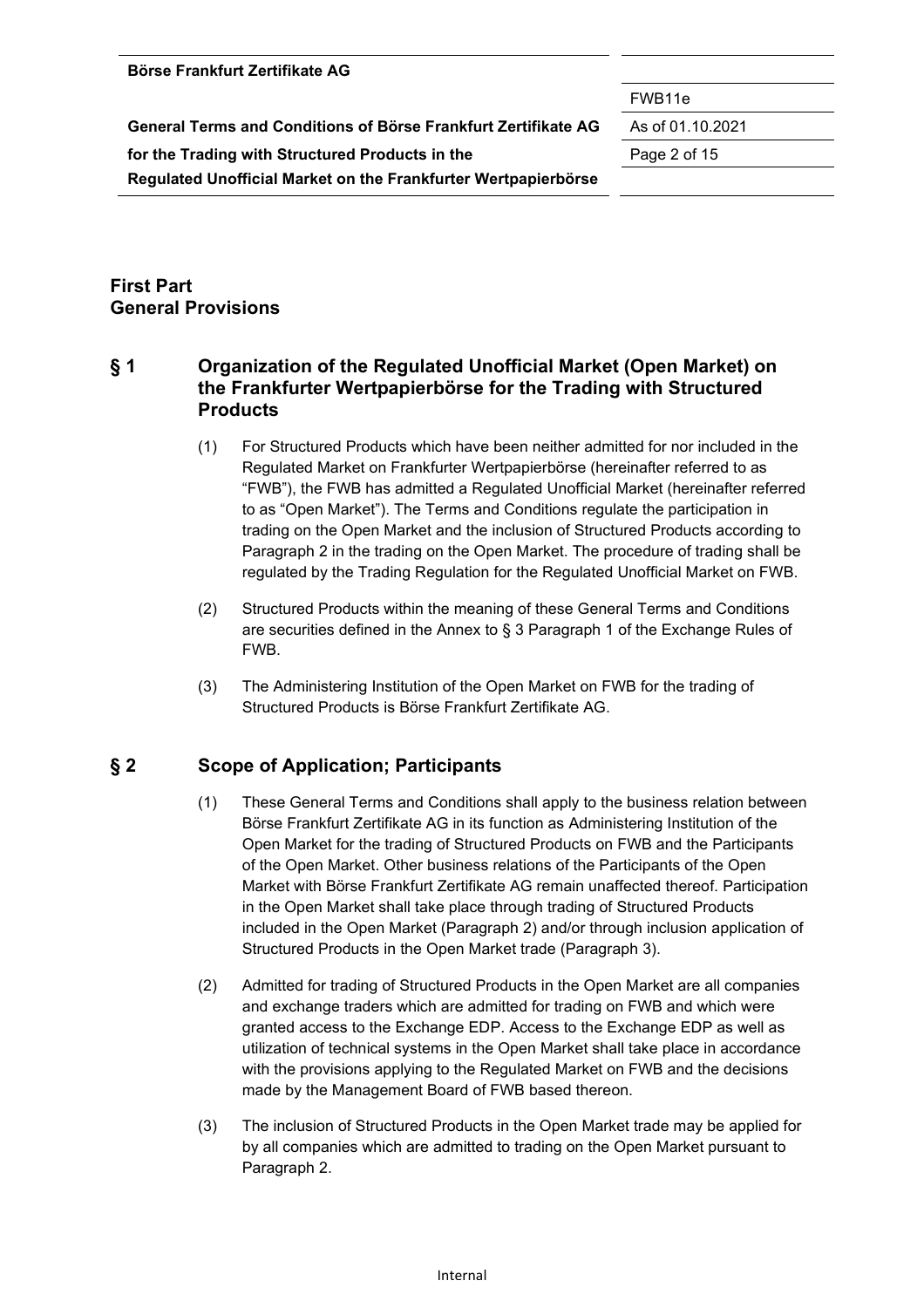| Börse Frankfurt Zertifikate AG                                 |                    |
|----------------------------------------------------------------|--------------------|
|                                                                | FWB <sub>11e</sub> |
| General Terms and Conditions of Börse Frankfurt Zertifikate AG | As of 01.10.2021   |
| for the Trading with Structured Products in the                | Page 3 of 15       |
| Regulated Unofficial Market on the Frankfurter Wertpapierbörse |                    |
|                                                                |                    |

(4) Irrespective of whether the prerequisites pursuant to Paragraph 2 or 3 are fulfilled, Börse Frankfurt Zertifikate AG may refuse the establishment of business relations with a Participant if reasonable cause in such Participant exist which may damage the reputation of Börse Frankfurt Zertifikate AG or FWB.

### **§ 3 Termination upon Legitimate Reason**

- (1) Irrespective of § 2 Paragraph 2 to 4, Börse Frankfurt Zertifikate AG may terminate all or individual business relations to a Trading Participant pursuant to these General Terms and Conditions upon legitimate reason. Legitimate reason exists if – even under consideration of the legitimate interests of the Participant – a business continuance of trade is unacceptable for Börse Frankfurt Zertifikate AG. A legitimate reason exists in particular
	- if, after effectless reminder, the Participant continues to violate against essential contractual obligations of these General Terms and Conditions

or

- if circumstances in the person of the Participant retroactively occur which fulfil the prerequisites of § 2 Paragraph 4.
- (2) The right of the Participant for termination upon legitimate reason as well as the termination rights of Börse Frankfurt Zertifikate AG and the participant according to § 13 shall remain unaffected.

#### **§ 4 Amendments to the General Terms and Conditions**

- (1) Amendments to these General Terms and Conditions shall be offered to the Participants in writing or electronically no later than three weeks prior to their effectiveness. They shall be deemed approved if the Participant does not, prior to their effectiveness, file a rejection thereto in writing or electronically. In its offer, Börse Frankfurt Zertifikate AG shall expressly point out such legal consequence of approval.
- (2) In case of a rejection pursuant to Paragraph 1, Börse Frankfurt Zertifikate AG may terminate its business relation to the Participant with a six months' notice. § 3 shall remain unaffected.

## **§ 5 Publication of Announcements**

Unless provided otherwise in the following, information which must be published by Börse Frankfurt Zertifikate AG according to these General Terms and Conditions, shall be published on the Börse Frankfurt Zertifikate AG website at www.zertifikate.boersefrankfurt.de for at least three Exchange days. Börse Frankfurt Zertifikate AG may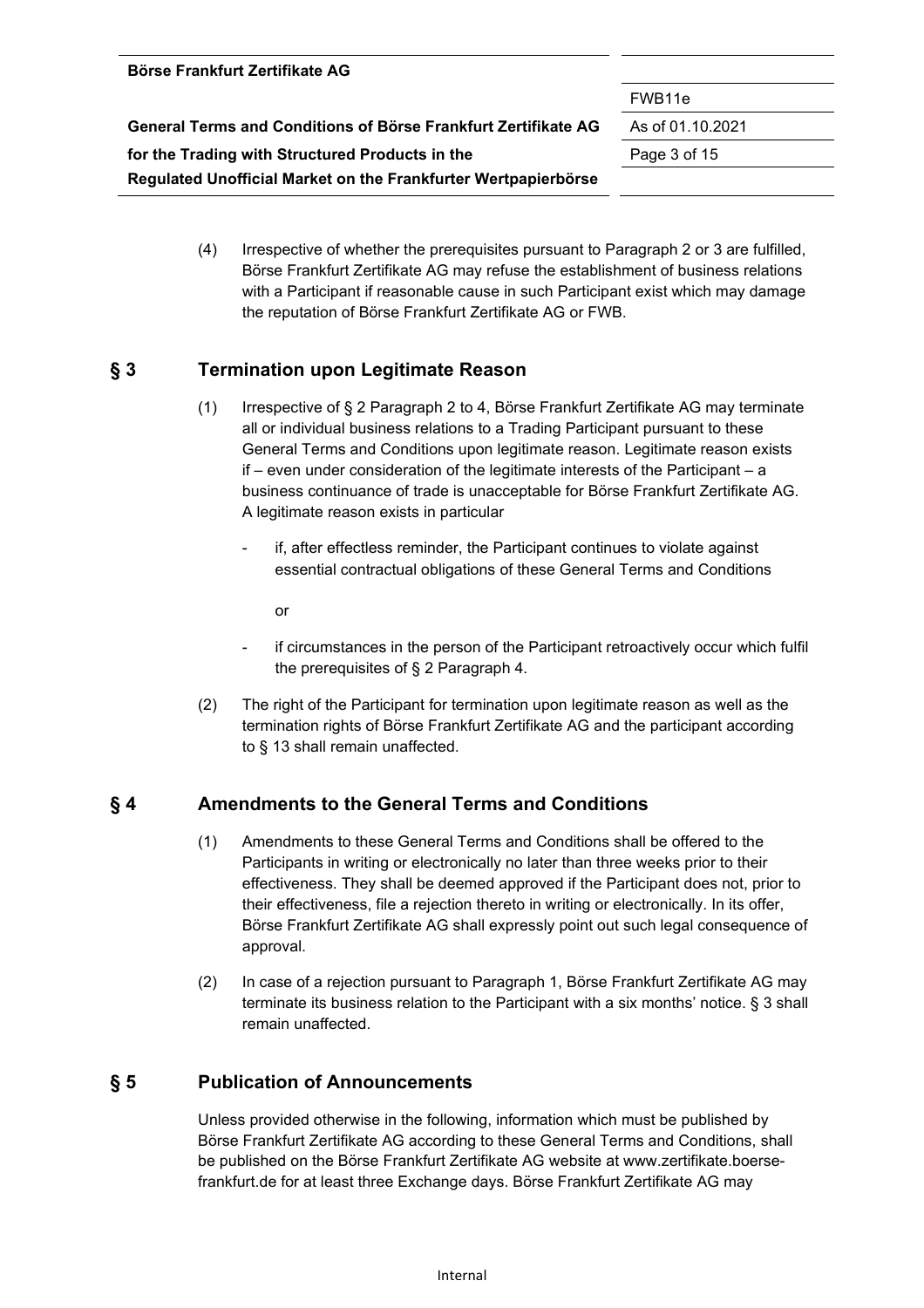|                                                                | FWB <sub>11e</sub> |
|----------------------------------------------------------------|--------------------|
| General Terms and Conditions of Börse Frankfurt Zertifikate AG | As of 01.10.2021   |
| for the Trading with Structured Products in the                | Page 4 of 15       |
| Regulated Unofficial Market on the Frankfurter Wertpapierbörse |                    |

determine other electronic media for publishing the General Terms and Conditions. § 4 shall remain unaffected.

#### **§ 6 General Cooperation Obligations of the Participant**

Regardless of any particular service obligations according to these General Terms and Conditions, the Participant is obligated to contribute to an orderly operation of the business relation. This contains in particular

- the immediate transfer of all information made known to him/her to Börse Frankfurt Zertifikate AG, such information being necessary for an orderly procedure of the business relation according to these GTC and/or for the orderly trading and/or settlement of the Structured Products included in the Open Market,
- the punctuality, unequivocality and consistency of applications and notifications,
- a special note to any urgent matters or matters with a period of time
- the review of notifications of Börse Frankfurt Zertifikate AG regarding correctness and completeness within the scope of these General Terms and Conditions and immediate raising of objections,
- the notification of Börse Frankfurt Zertifikate AG in case of delay or absence of expected or announced information of Börse Frankfurt Zertifikate AG.

§ 8 Paragraph 2 shall remain unaffected.

## **§ 7 (cancelled)**

**Börse Frankfurt Zertifikate AG** 

#### **§ 8 Liability of Börse Frankfurt Zertifikate AG; Contributory Negligence**

(1) Börse Frankfurt Zertifikate AG shall be liable for damages caused culpably by the violation of a cardinal contractual obligation, such obligation being an obligation of Börse Frankfurt Zertifikate AG pursuant to these Terms and Conditions. However, in case of simple negligence, the liability of Börse Frankfurt Zertifikate AG shall be limited to the compensation of the typical foreseeable damage. Furthermore, the liability of Börse Frankfurt Zertifikate AG shall be excluded provided that Börse Frankfurt Zertifikate AG did not the damage intentionally or through gross negligence. The statutory liability of Börse Frankfurt Zertifikate AG in particular in case of violation of life, body and health statutory liability shall remain unaffected. (2) If, by culpable behaviour, in particular by violation of obligations according to these General Terms and Conditions, the Participant has contributed to the occurrence of the damage, the principles of contributory negligence determine to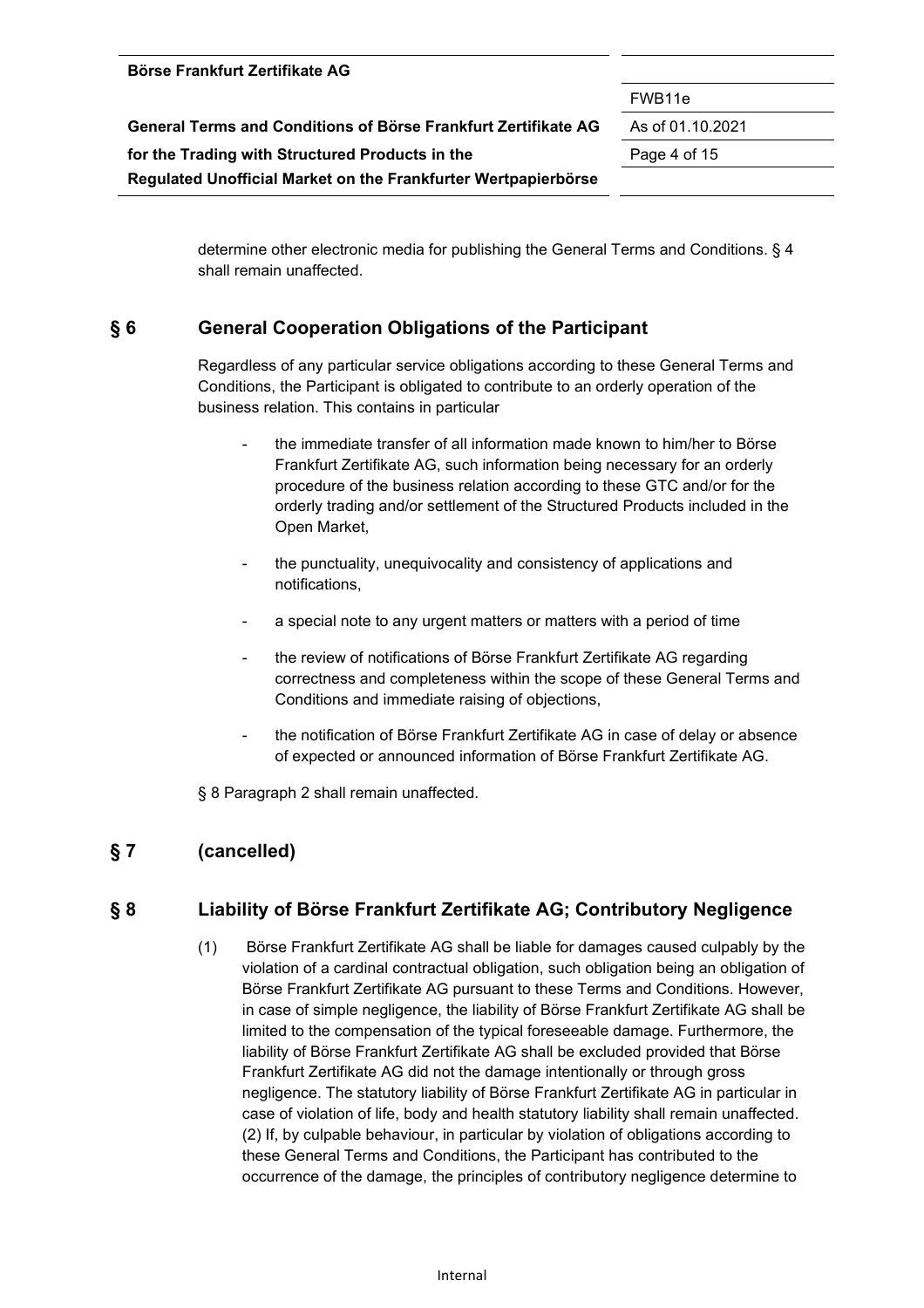| Börse Frankfurt Zertifikate AG                                 |                    |
|----------------------------------------------------------------|--------------------|
|                                                                | FWB <sub>11e</sub> |
| General Terms and Conditions of Börse Frankfurt Zertifikate AG | As of 01.10.2021   |
| for the Trading with Structured Products in the                | Page 5 of 15       |
| Regulated Unofficial Market on the Frankfurter Wertpapierbörse |                    |

what extent Börse Frankfurt Zertifikate AG and the Participant have to bear the damage.

- (3) Börse Frankfurt Zertifikate AG is not liable for damages caused by force majeure, tumult, warlike events and phenomena or by other events not being caused by it (e.g. strike, lockout, traffic block, decrees by public authorities) or to technical problems which have been cause non-culpably.
- (4) Börse Frankfurt Zertifikate AG shall not be liable for the accuracy of content, availability and up-to-dateness of the information included pursuant to these General Terms and Conditions. In particular, Börse Frankfurt Zertifikate AG shall not be liable for the creditworthiness of the issuers of the Structured Products included in the Open Market.

## **Second Part: Provisions for the Inclusion of Structured Products**

#### **§ 9 Inclusion of Structured Products in the Open Market**

- (1) Only such Structured Products which are neither admitted nor included in the Regulated Market of FWB may be included in the Open Market.
- (2) In deviation to § 38 Paragraph 2 Exchange Act, Structured Products issued for public subscription may be included in the Open Market before termination of assignment to the subscriber already.
- (3) On application of a Participant (§ 2 Paragraph 3), Börse Frankfurt Zertifikate AG shall decide upon the inclusion. Börse Frankfurt Zertifikate AG shall define the trading currency and the settlement currency. A claim of the Participant of the inclusion of particular Structured Products does not even exist if the inclusion prerequisites (§ 11) are fulfilled.
- (4) The inclusion application of Structured Products may be refused also if the inclusion prerequisites (§ 11) are fulfilled, in particular if, in Börse Frankfurt Zertifikate AG's view, the prerequisites for an orderly trade or for orderly business transaction are not fulfilled or if the inclusion results in an overreaching of the public or a severe damage of general interests.
- (5) Inclusions shall be published pursuant to  $\S$  5.
- (6) Structured Products which have legally not come into existence yet at the time of inclusion may, irrespective of fulfilment of the prerequisites pursuant to § 11 Paragraph 1 b), be included. The inclusion shall end without a termination being required if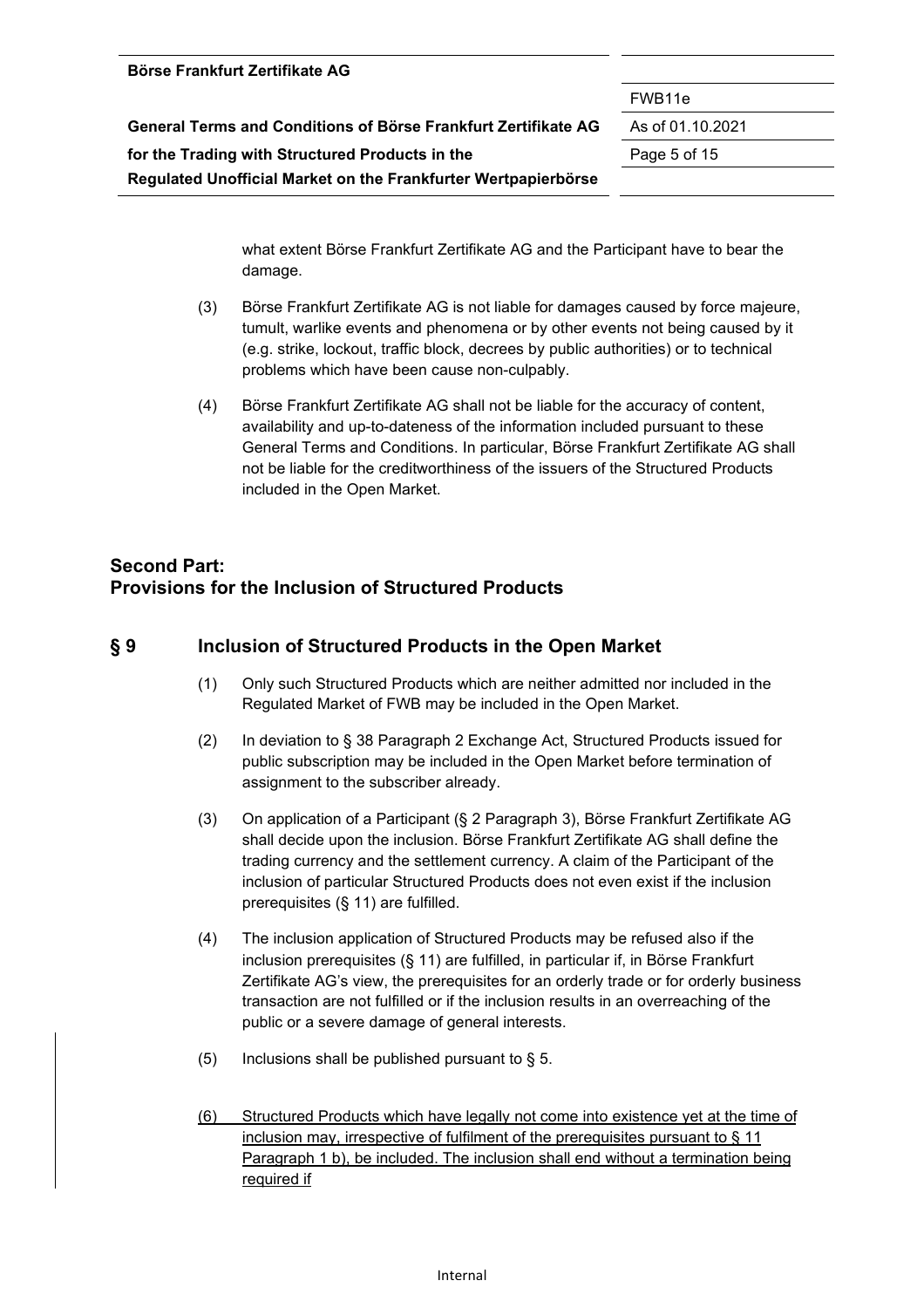|  |  | Börse Frankfurt Zertifikate AG |  |
|--|--|--------------------------------|--|
|--|--|--------------------------------|--|

FWB11e

**General Terms and Conditions of Börse Frankfurt Zertifikate AG** As of 01.10.2021 **for the Trading with Structured Products in the** Page 6 of 15

**Regulated Unofficial Market on the Frankfurter Wertpapierbörse** 

- a) upon expiration of ten days after the value date indicated at the time of conclusion – the Structured Product has not been accomplished or, at this point in time, the free tradability or an orderly fulfilment of the transactions is not guaranteed, or
- b) it is already determined beforehand that the Structured Product will not come into existence.

In case of a termination of the inclusion pursuant to Clause 1, the Management Board of FWB shall publish the cessation of trading on the website of FWB under www.xetra.com.

### **§ 10 Inclusion Application**

- (1) The inclusion application has to be submitted in writing. Börse Frankfurt Zertifikate AG may require the application to be submitted in a specific form and/or in a specific file format. The inclusion application shall contain company and office of the Participant as well as issuer, category of the Structured Products to be included, and the preferred trading and settlement currency. Börse Frankfurt Zertifikate AG is authorized to require additional information in the application.
- (2) The application shall contain all supporting documents required for verification of the inclusion prerequisites (§ 11). Börse Frankfurt Zertifikate AG shall verify the completeness and consistency of the submitted supporting documents. Other supporting documents shall be submitted to Börse Frankfurt Zertifikate AG upon request.
- (3) Unless inclusion prerequisites are proven within a term of six months after submission of the inclusion application, the application shall be deemed to have been withdrawn.

#### **§ 11 Inclusion Prerequisites**

- (1) Structured Products can be included if:
	- a) they possess an International Securities Identification Number (ISIN), and
	- b) they are unofficially tradable, and
	- c) the orderly fulfilment of the transactions is guaranteed, and
	- d) there are no regulatory prohibitions against the Exchange trading,
	- e) they are either admitted for trading on a domestic or foreign Exchange-like market place already or if a prospectus made for them exists which is approved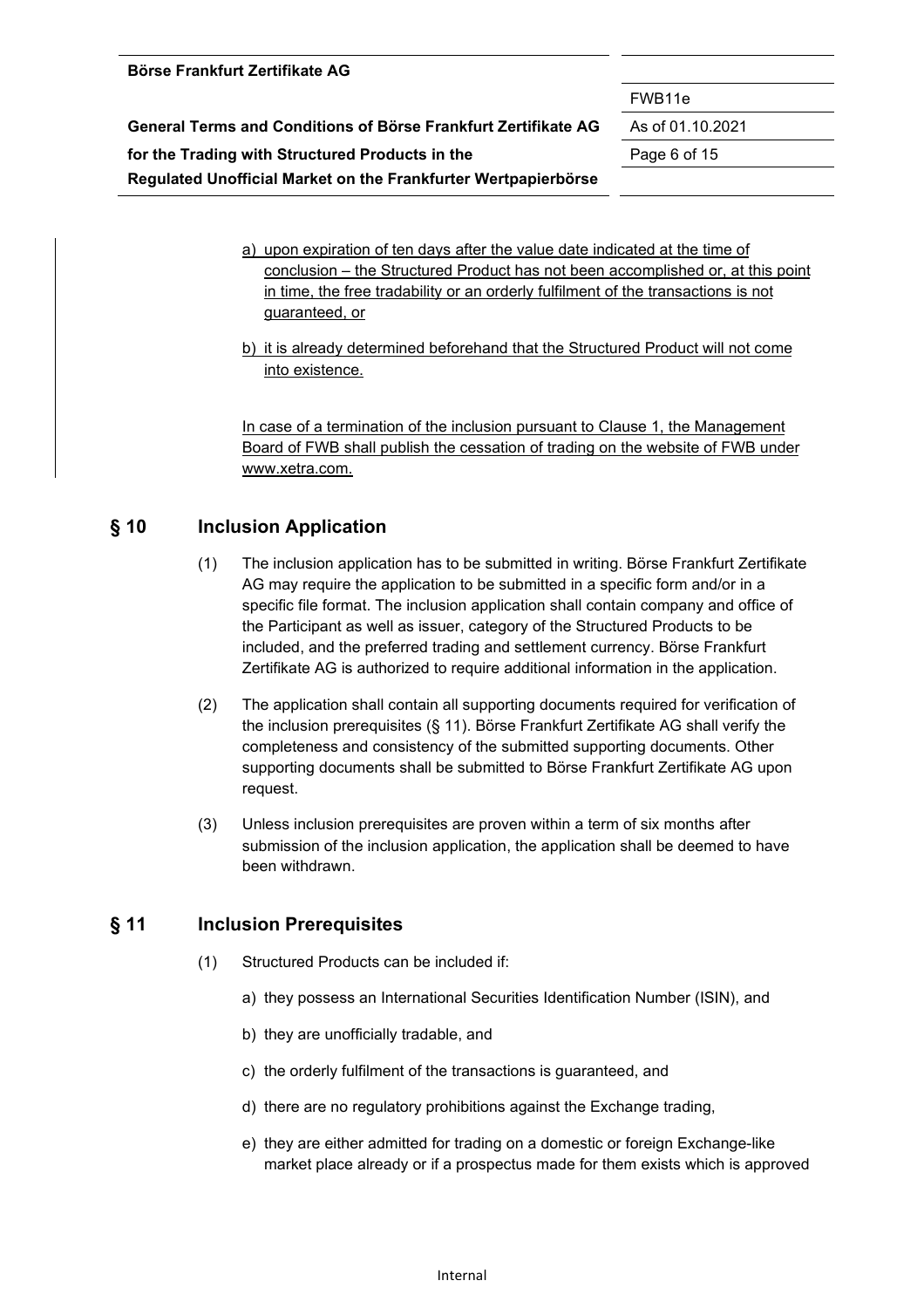# Internal

| <b>BUISE FIAIINIUIL LEI UIINALE AU</b> |  |
|----------------------------------------|--|
|                                        |  |
|                                        |  |
|                                        |  |

**Börse Frankfurt Zertifikate AG** 

FWB11e

| General Terms and Conditions of Borse Frankfurt Zertifikate AG |
|----------------------------------------------------------------|
| for the Trading with Structured Products in the                |
| Regulated Unofficial Market on the Frankfurter Wertpapierbörse |

**General Terms and Conditions of Börse Frankfurt Zertifikate AG** As of 01.10.2021

**for the Trading with Structured Products in the** Page 7 of 15

by a domestic or foreign authority recognized by Börse Frankfurt Zertifikate AG. The prospectus shall not be older than 12 months and shall be written in either English or German language or contain a summary in either English or German and

f) the quote provider named in the inclusion application has established at least one exchange trader in sub-group "QPR" in the electronic trading system and

g) The issuance volume for commodity certificates must not exceed 2.5 million pieces. With percentage-quoted products, the number of pieces is calculated by the quotient of the nominal amount and the smallest unit tradeable. The issuer must provide all information necessary. Commodity certificates must be flagged as such.

> If the prerequisites named in item e) are not fulfilled, the Participant must create an exposé containing details about the Structured Product and the issuer. The information contained in the exposé shall be determined by Börse Frankfurt Zertifikate AG. Subject to legal disclosure and publishing obligations, Börse Frankfurt Zertifikate AG is not authorized to either publish or transfer this exposé to third persons.

- (2) The inclusion of uncollateralised Structured Products whose trading and settlement currency is either the Singapore Dollar (SGD), the Australian Dollar (AUD), the New Zealand Dollar (NZD), the Renminbi (CNY) or the Hong Kong Dollar (HKD), in addition to the prerequisites named in Paragraph 1, requires the following:
	- a) The issuer must have a long-term credit rating ("Long-Term Credit Rating"), which corresponds to a rating of at least "A-" of the "The McGraw-Hill Companies" rating agency under the "Brand Name of Standard & Poor's Rating Services", to a rating of at least "A3" of the "Moody's Investors Service" rating agency or to a rating of at least "A-" of the "Fitch Ratings" rating agency, unless the issuer is a credit institution or financial services institution which has been admitted by a regulatory authority recognised by Börse Frankfurt Zertifikate AG.
	- b) The equity capital of the issuer must amount to at least EUR 250,000,000.
	- c) The applying Participant must submit a term sheet which provides a more detailed description of the features, the functioning and the repayment claims of the Structured Product. Börse Frankfurt Zertifikate AG may determine specific requirements with regard to the term sheet.
	- d) The applying Participant shall be obligated to provide a telephone number for further inquiries. Börse Frankfurt Zertifikate AG shall be authorised to publish such telephone number on the website www.zertifikate.boerse-frankfurt.de.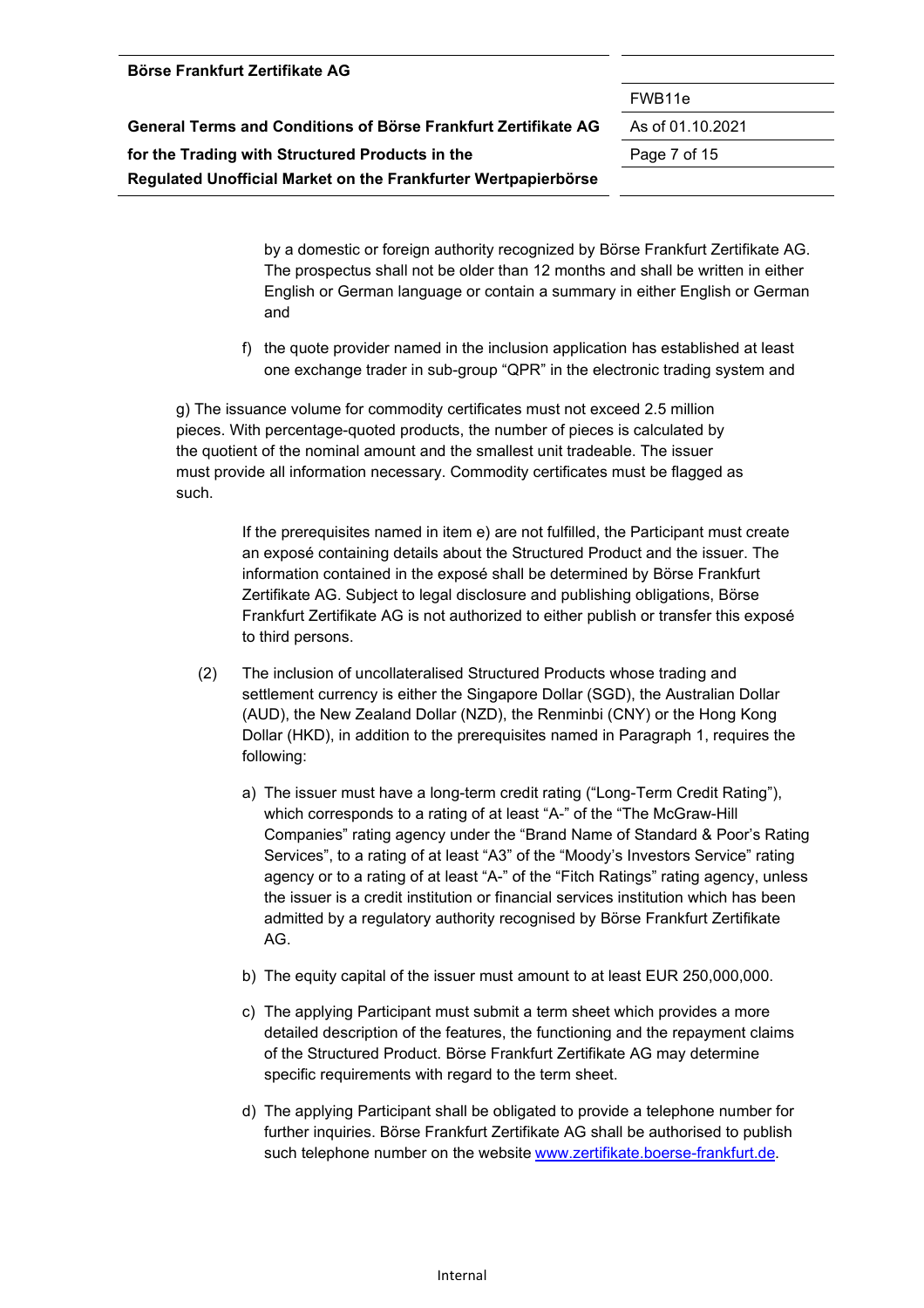| DOISE FIAIIKIUIL ZEILIIKALE AU                                 |                    |
|----------------------------------------------------------------|--------------------|
|                                                                | FWB <sub>11e</sub> |
| General Terms and Conditions of Börse Frankfurt Zertifikate AG | As of 01.10.2021   |
| for the Trading with Structured Products in the                | Page 8 of 15       |
| Regulated Unofficial Market on the Frankfurter Wertpapierbörse |                    |

**Börse Frankfurt Zertifikate AG** 

- e) In the case of Structured Products which are based on a share as an underlying, the shares are to be traded on an organised market or on an equivalent market in a third country and must, at the time of application, have a free float ("Freefloat") of at least EUR 500,000,000 or of an equivalent countervalue in a different currency.
- f) The remaining term of the Structured Products are not to be less than 30 days at the time of issuance.

If the prerequisites pursuant to letter a) or b) are not satisfied, the applying Participant may submit to Börse Frankfurt Zertifikate AG an agreement with another legal person which satisfies the requirements pursuant to letter a) and b) ("guarantor"), in which the guarantor provides an unconditional and irrevocable guarantee or otherwise secures the fulfilment of all obligations of the issuer arising from the uncollateralised Structured Product.

- (3) The inclusion of collateralised Structured Products whose trading and settlement currency is either SGD, AUD, NZD, CNY or HKD requires that, in addition to the prerequisites named in Paragraph 1, the conditions pursuant to Paragraph 2 lit. c) to f) be satisfied.
- (4) In particular cases, Börse Frankfurt Zertifikate AG is authorised to determine additional inclusion prerequisites.

## **§ 12 Disclosure Obligations of the Applying Participant**

The applying Participant is obligated, over the entire term of inclusion, to inform Börse Frankfurt Zertifikate AG about all circumstances being essential for the assessment of the included Structured Product, the guarantor and the issuer. Only circumstances which the Participant has actual knowledge about or which it can acquire information about from publically accessible information sources in a reasonable way are subject to the information obligation pursuant to Clause 1.

#### **§ 12a Follow-up Obligations of the Applying Participant**

The Participant applying for the inclusion of uncollateralised and collateralised Structured Products whose trading and settlement currency is either SGD, AUD, NZD, CNY or HKD is obligated to submit to Börse Frankfurt Zertifikate AG the annual financial statement of the issuer or of the guarantor no later than nine months after the end of the financial year and to submit the current base prospectus once every calendar year insofar as the Structured Product was issued under such base prospectus. § 10 Paragraph 2 Clause 2 shall apply accordingly.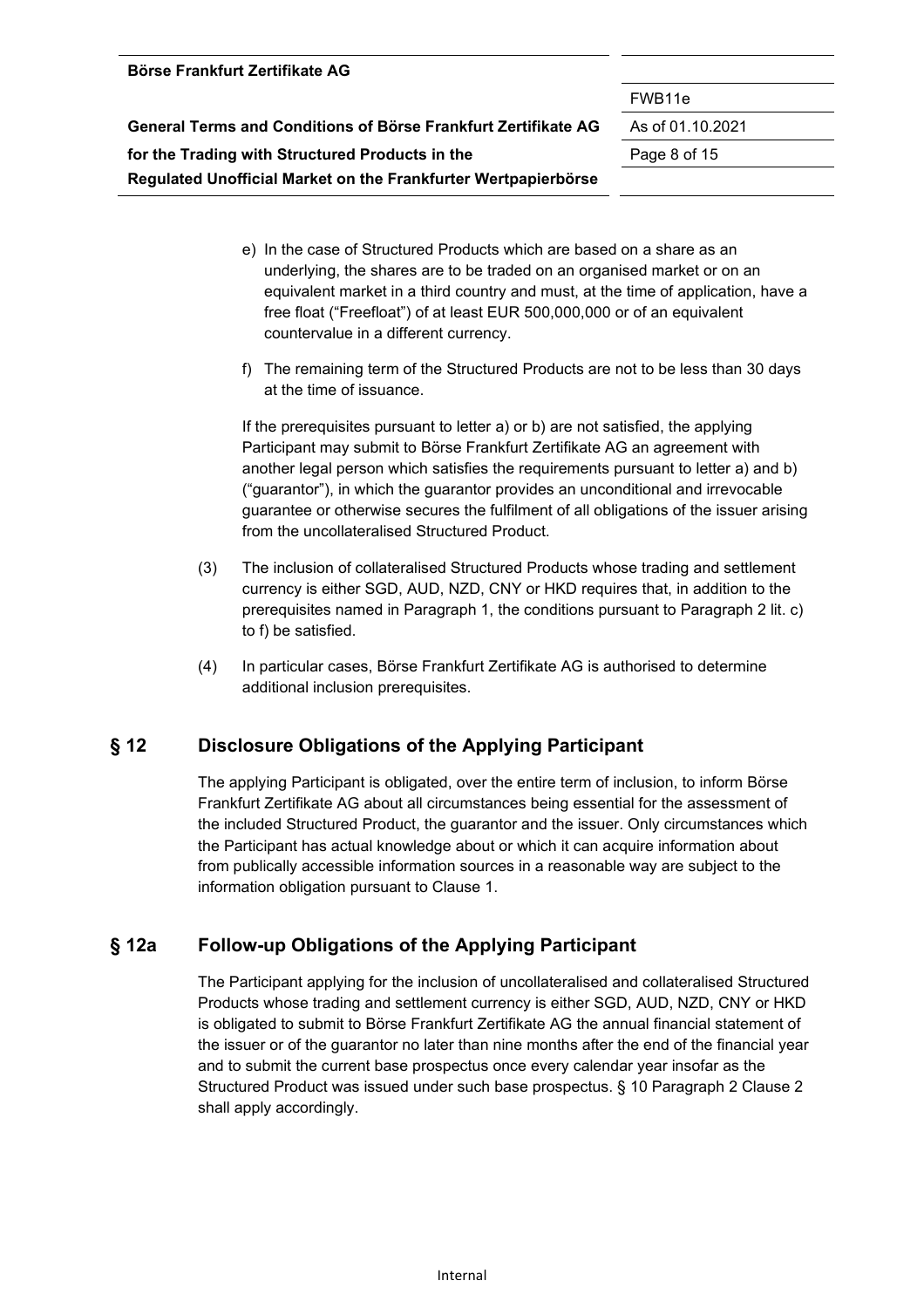| (1)    | Regardless of the termination rights pursuant to $\S$ 3 Paragraph 1 and 2, the parties  |
|--------|-----------------------------------------------------------------------------------------|
|        | may terminate the inclusion of a Structured Product giving six weeks prior notice.      |
| $\sim$ | The sight of the section for to recipetion of including of a Ctrustuped Draduat without |

**Regulated Unofficial Market on the Frankfurter Wertpapierbörse** 

**§ 13 Termination of Inclusion and Cessation** 

- (2) The right of the parties for termination of inclusion of a Structured Product without notice for legitimate reason shall remain unaffected. Börse Frankfurt Zertifikate AG shall in particular be entitled to a termination of inclusion without notice if the prerequisites for an inclusion have ceased to exist retroactively or if the orderly trading or settlement is jeopardized or if the public is in danger of damnification.
- (3) Upon lapse of the termination period according to Paragraph 1 or upon effectiveness of the termination according to Paragraph 2, the trading of Structured Products whose inclusion has been terminated, may be suspended in the Open Market. The Participants rights and duties will be omitted upon lapse of the termination period or upon effectiveness of the termination; hereof unaffected remain the obligation of payment already due fees according to § 18.The suspension of trading shall be published by the Management Board of FWB, available on the Internet pages of FWB under http://www.deutsche-boerse.com.

## **Third Part: Provisions for Organization of Trading with Structured Products**

#### **§ 14 Commissioning and Monitoring of the Specialists**

- (1) For Structured Products traded in the Specialist Model, Börse Frankfurt Zertifikate AG shall, each on basis of a written agreement, commission participants according to § 2 Paragraph 2 with the assumption of specialists' duties according to the Trading Regulation of the Regulated Unofficial Market on FWB. § 85 Paragraph 2 Clause 3 and 4, Paragraph 4 and 5 Exchange Rules FWB shall apply accordingly. The specialists shall assume the duties according to Clause 1 for the Structured Products included in the agreement. Provided it is required for maintenance of orderly exchange trading, the specialists are, upon request by Börse Frankfurt Zertifikate AG, obligated to assume these duties for additional Structured Products. A claim to assumption of duties for specific Structured Products does not exist.
- (2) Börse Frankfurt Zertifikate AG shall record and document if and to which extent the Specialists fulfil their duties according to the Trading Regulation for the Regulated Unofficial Market on FWB. Börse Frankfurt Zertifikate AG may publish according data on its website, provided this is required for information of the trading participants. Börse Frankfurt Zertifikate AG may interdict in whole or in part the activity of Specialists, provided the prerequisites for its commissioning have not existed or have ceased to exist retroactively or if the Specialists have not

FWB11e

**General Terms and Conditions of Börse Frankfurt Zertifikate AG** As of 01.10.2021

**for the Trading with Structured Products in the** Page 9 of 15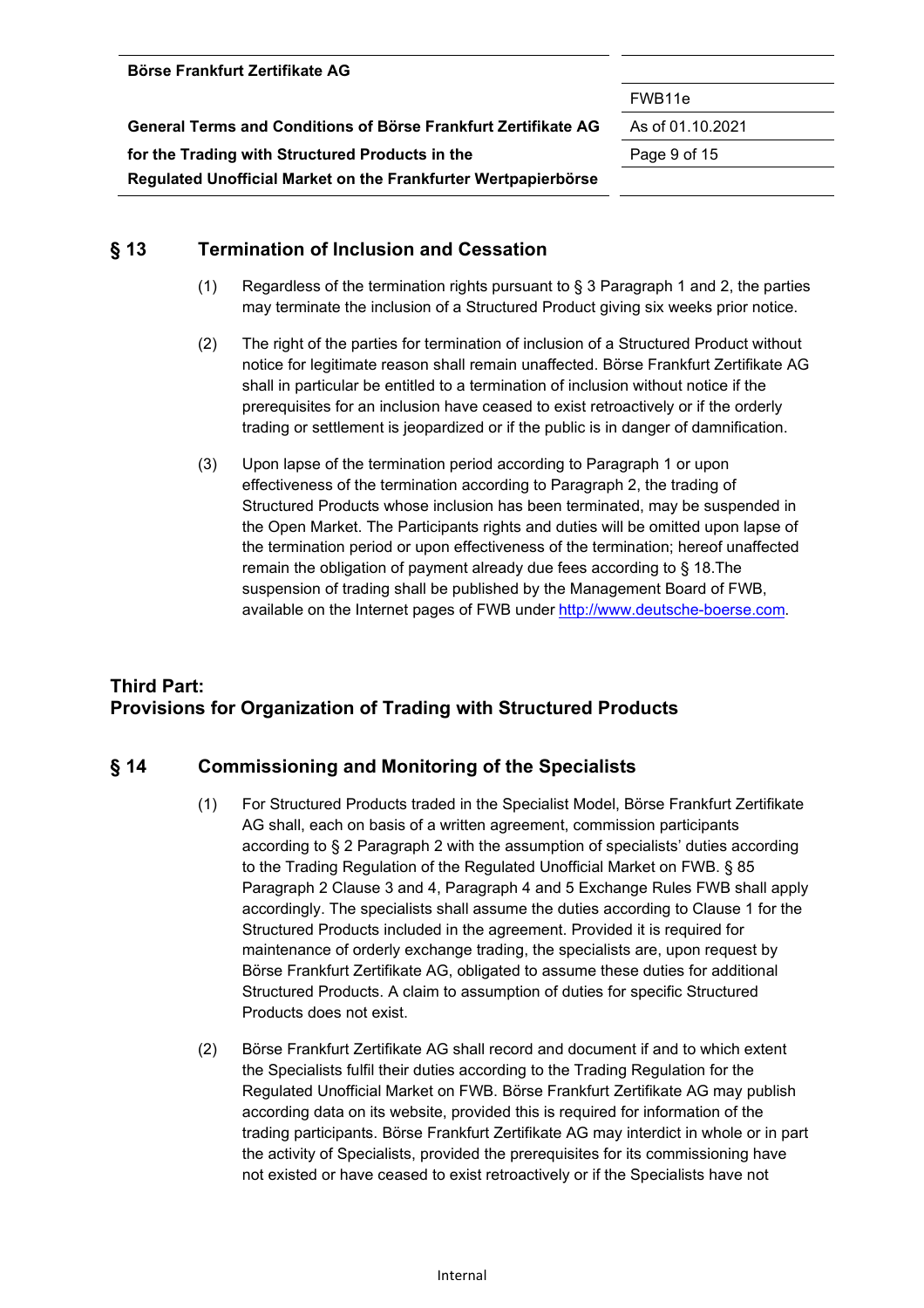| <b>DUISE LIGHNIULL LEI UIKALE AU</b>                           |                    |
|----------------------------------------------------------------|--------------------|
|                                                                | FWB <sub>11e</sub> |
| General Terms and Conditions of Börse Frankfurt Zertifikate AG | As of 01.10.2021   |
| for the Trading with Structured Products in the                | Page 10 of 15      |
| Regulated Unofficial Market on the Frankfurter Wertpapierbörse |                    |

orderly fulfilled their duties in accordance with the Trading Regulation for the Regulated Unofficial Market on FWB.

## **Fourth Part: Measures in the case of violations, Final Provisions**

#### **§ 15 Measures in the case of violations**

**Börse Frankfurt Zertifikate AG** 

Börse Frankfurt Zertifikate AG is authorised to publish Participants' violations of obligations from these General Terms and Conditions, thereby naming the company of the respective Participant and specifying the relevant violation.

#### **§ 16 Applicable Law, Place of Jurisdiction**

- (1) For the business relation between the participants and Börse Frankfurt Zertifikate AG according to these GTC, German law shall exclusively apply.
- (2) Sole place of jurisdiction for all disputes in connection with these GTC shall be Frankfurt am Main.

#### **§ 17 Data Protection**

- (1) In order to fulfil their obligation to monitor the orderly trading and trade settlement, Börse Frankfurt Zertifikate AG shall record incoming and outgoing calls on telephone lines, such lines having been announced via circular. These recordings shall be deleted after expiration of ten years at the latest.
- (2) Data collected pursuant to Paragraph 1 whose nondisclosure is in the interests of the participant or third parties – in particular individual-related data as well as operating and business secrets – shall only be used for the purpose named in Paragraph 1 and only if the clarification of facts relevant therefore by other means of finding or evidence is not possible or acceptable. In cases of Clause 1, collected data may be transferred to the authorities named in § 10 Paragraph 1 Clause 3 Exchange Act, provided these authorities need to have knowledge of these data in order to fulfil their obligations.
- (3) The parties undertake, during and after the duration of their business relation, to keep secret and secure against unauthorised access all information which they have been granted access to by the respective other party, by their affiliates, consultants or by third parties acting on the behalf of such other party in connection with their business relation or which they have gained knowledge of.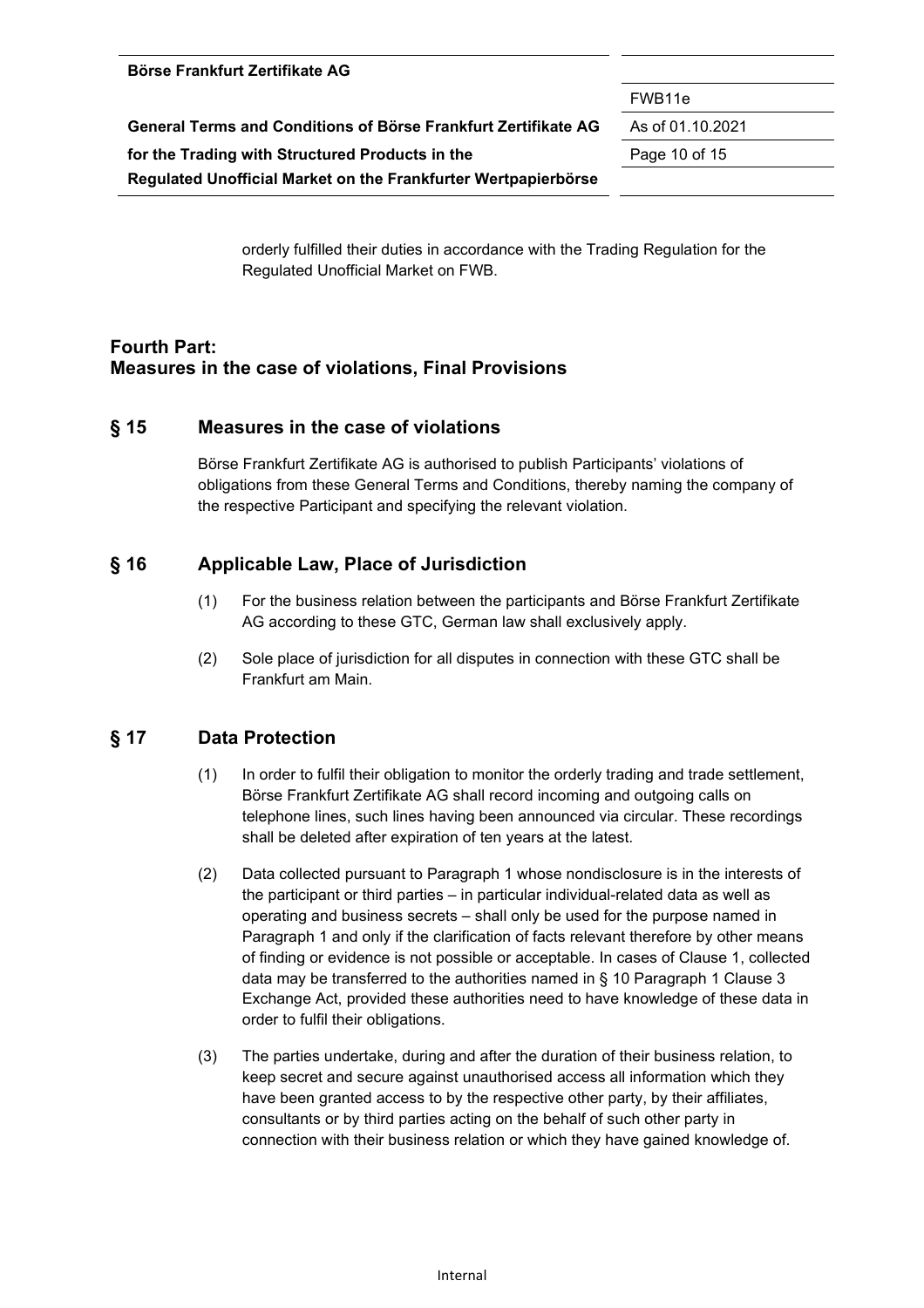| <b>Börse Frankfurt Zertifikate AG</b>                          |                  |
|----------------------------------------------------------------|------------------|
|                                                                | FWB11e           |
| General Terms and Conditions of Börse Frankfurt Zertifikate AG | As of 01.10.2021 |
| for the Trading with Structured Products in the                | Page 11 of 15    |
| Regulated Unofficial Market on the Frankfurter Wertpapierbörse |                  |
|                                                                |                  |

- (4) Each party shall also submit all persons and companies charged with the provision of services from these General Terms and Conditions to the same obligations to secrecy which they have submitted to themselves. The parties are entitled to disclose information to companies being affiliated with such parties within the meaning of § 15 German Stock Corporation Act (Aktiengesetz, AktG) as well as to its service providers to the extent that such disclosure is necessary for business operations and to the extent that the recipient of such information is obligated to keep such information strictly confidential. Each party is entitled to disclose information to third parties, in particular to public bodies, to the extent that such disclosure is necessary because of applicable law of because of acts of authorities. The other party is to be provided advance notification of the disclosure in writing; in the event that such advance disclosure is not permissible, the notification shall occur immediately after elimination of such impediment. § 10 German Stock Exchange Act (Börsengesetz) shall remain unaffected.
- (5) The following information is exempt from the obligation to secrecy; information
	- which is in the public sphere and which was already known to the receiving party at the time of receipt or which was subsequently published by the forwarding party, or
	- which was developed independently and autonomously by the receiving party without having had knowledge or use of equivalent information of the other party, or
	- which was disclosed to the receiving party by a third party, such third party, to the best of the receiving party's knowledge, being entitled to such disclosure and not being submitted to an obligation to secrecy, or
	- which is allowed to be published in accordance with these General Terms and Conditions.

Companies which are affiliated with Börse Frankfurt Zertifikate AG pursuant to § 15 German Stock Corporation Act are entitled to record, process and use information if and only if

- a) they are obligated to keep such information secret,
- b) such recording, processing and usage occurs in order to carry out the contract or in order to analyse or improve the quality of their services or their service portfolio or for costumer information and
- c) in the case of such information consisting of personal data, the personal data is submitted to a company having its registered offices in a member state of the European Union or in another contractual state of the agreement on the European Economic Area or which guarantees an appropriate level of data protection and provided that data secrecy pursuant to § 5 German Federal Data Protection Act (Bundesdatenschutzgesetz) is preserved.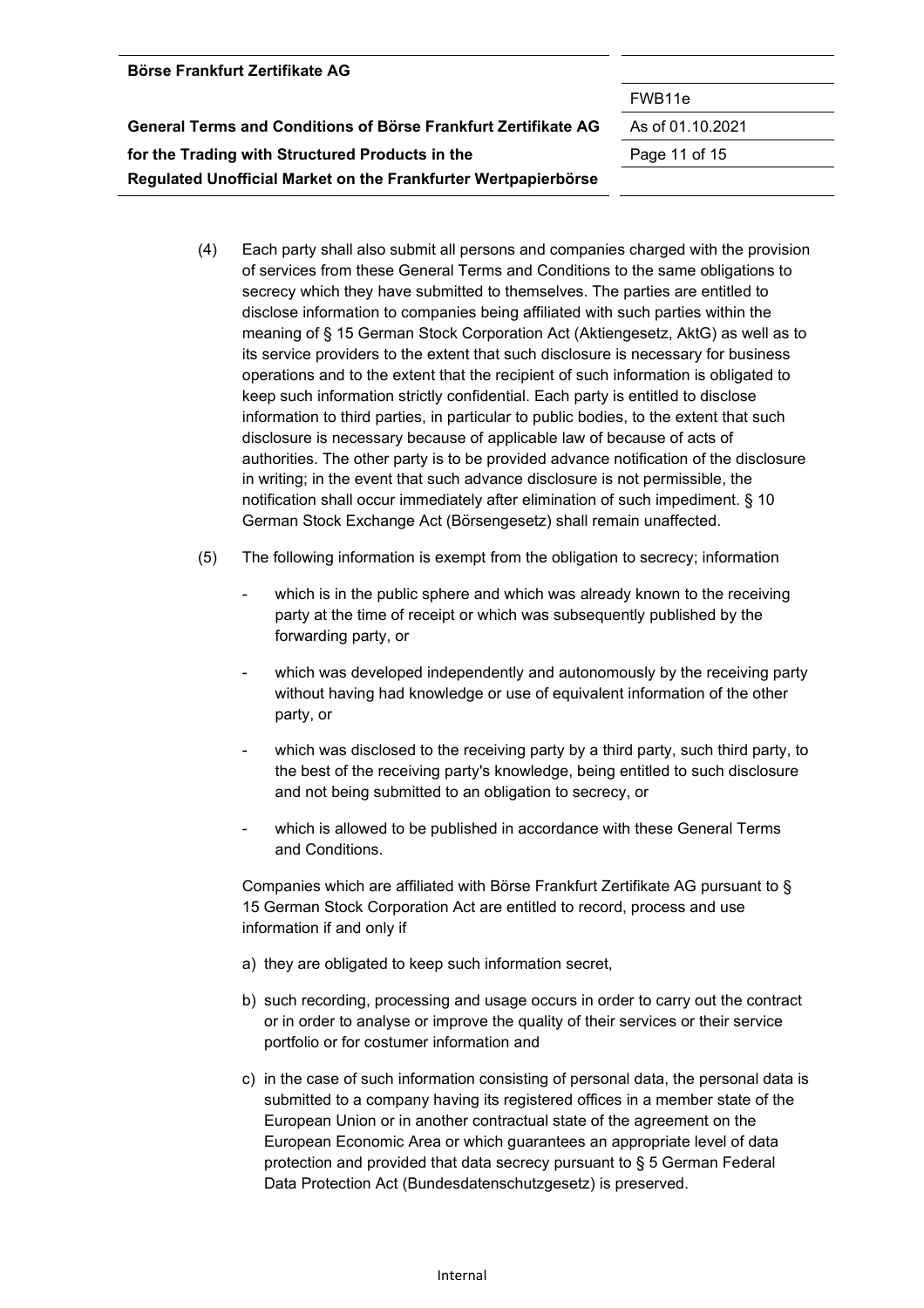| Börse Frankfurt Zertifikate AG                                 |                    |
|----------------------------------------------------------------|--------------------|
|                                                                | FWB <sub>11e</sub> |
| General Terms and Conditions of Börse Frankfurt Zertifikate AG | As of 01.10.2021   |
| for the Trading with Structured Products in the                | Page 12 of 15      |
| Regulated Unofficial Market on the Frankfurter Wertpapierbörse |                    |
|                                                                |                    |

(6) The Participant shall agree to the receipt of advertising materials from Börse Frankfurt Zertifikate AG and from the companies affiliated with Börse Frankfurt Zertifikate AG pursuant to § 15 German Stock Corporation Act (AktG) via electronic mail. Such agreement may be withdrawn free of charge at any time by sending an email to customer.support@deutsche-boerse.com.

#### **Fifth Part: Fees**

#### **§ 18 Fees**

- (1) The fees for the one-time inclusion of Structured Products in the Open Market shall amount to EURO 1.500.
	- 1. The fees to be paid pursuant to Clause 1 shall, for up to 5,000 inclusions per calendar year per issuer, be limited to a total amount of EURO 75,000.00 per calendar year. For each further Structured Product included in a calendar year, the fees to be paid pursuant to Clause 1 shall again be payable until a total amount of EURO 100,000 for all inclusions of an issuer in the calendar year has been paid. Beyond such amount, no further fees pursuant to Paragraph 1 shall be charged.
	- 2. If, with regard to more than half of all inclusion applications submitted per calendar year, inclusion is initiated as a result of inclusion applications submitted via the electronic application tool "E-Listing Structured Products", the fee pursuant to Clause 1 may, for up to 5,000 inclusions per calendar year per issuer, not exceed EUR 70,000 per issuer and calendar year. With regard to Structured Products in excess of such number within a calendar year, the fee pursuant to Clause 1 will be levied up to a total sum of EUR 95,000 for all inclusions of an issuer per calendar year. Beyond such amount, no further fees pursuant to Clause 1 shall be charged.
	- 3. With regard to each inclusion based on an inclusion application submitted by ways other than the electronic application tool "E-Listing Structured Products", the fee pursuant to Clause 1 increases by EUR 0.50, however, without such increase being offset against the maximum upper fee limit pursuant to Number 1 and 2.
- (2) The participant who has submitted an inclusion application of a Structured Product according to § 10 in a currency other than EURO (foreign currency), shall pay a yearly fee of EURO 500 (listing fee) for each included Structured Product, provided the trading and settlement currency corresponds to the preferred foreign currency. The obligation to pay the full listing fee arises at the time of inclusion and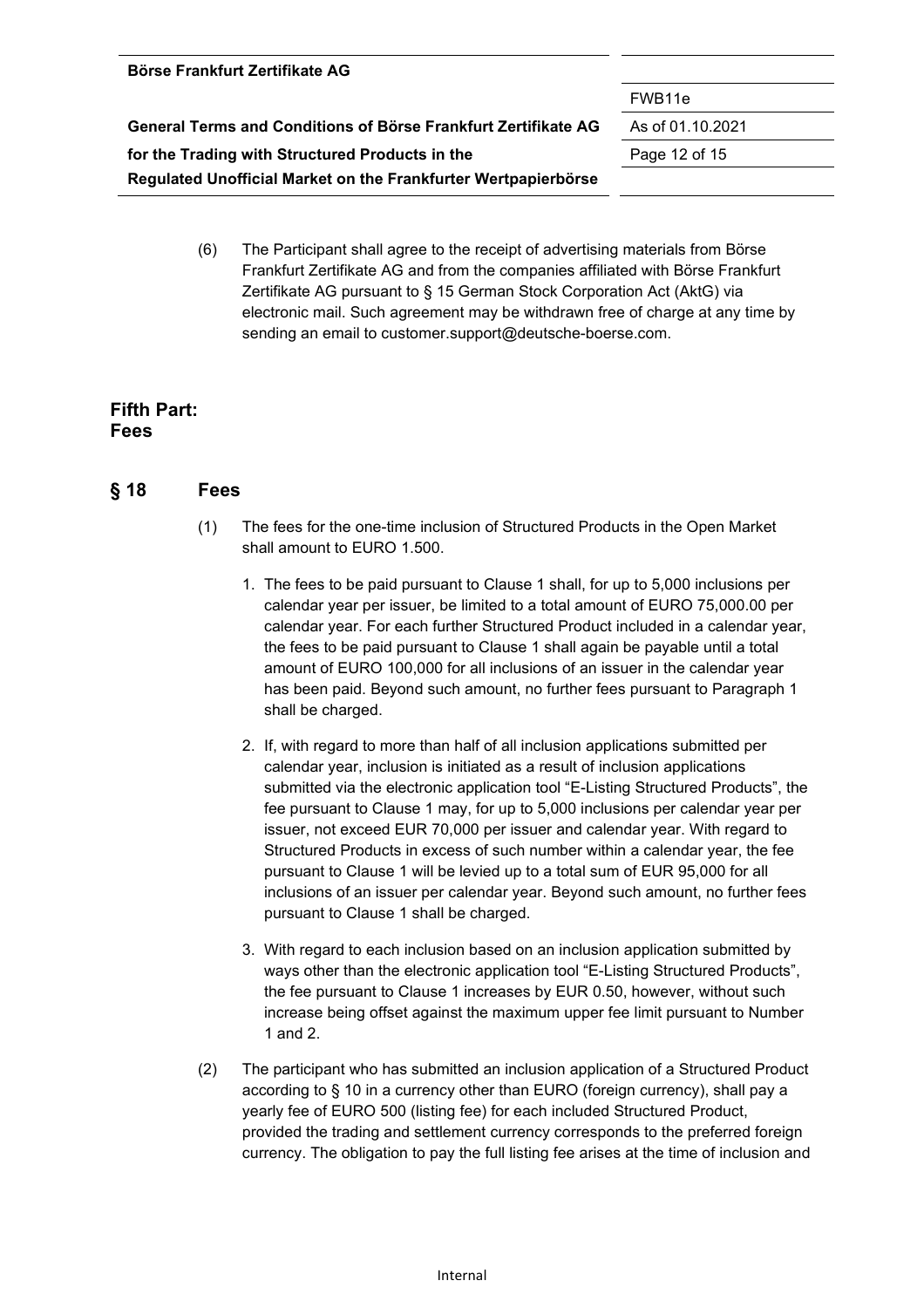| Börse Frankfurt Zertifikate AG                                 |                    |
|----------------------------------------------------------------|--------------------|
|                                                                | FWB <sub>11e</sub> |
| General Terms and Conditions of Börse Frankfurt Zertifikate AG | As of 01.10.2021   |
| for the Trading with Structured Products in the                | Page 13 of 15      |
| Regulated Unofficial Market on the Frankfurter Wertpapierbörse |                    |

on 1 January of each calendar year. A pro-rata compensation of the listing fee does not take place.

Quote providers applying for the inclusion of Structured Products in foreign currency according to § 10 may reduce the listing fee by purchasing the belowmentioned packages.

As of 1 August 2011, upon purchase of a package, the quote provider undertakes to purchase such package size in the corresponding foreign currency every year for an unlimited period of time. Börse Frankfurt Zertifikate AG shall invoice the quote provider accordingly upon purchase of a package and every year in January. Both the quote provider and Börse Frankfurt Zertifikate AG shall be entitled to terminate the purchase of individual or all package sizes giving one month prior notice to the end of the calendar year. The quote provider may terminate the purchase of a package size without notice to the end of the calendar year if Börse Frankfurt Zertifikate AG changes the prices for a package size.

Upon purchase of a package, the listing fee for the number of Structured Products in the respective foreign currency corresponding to the respective package is paid per calendar year.

A quote provider may purchase packages of up to a maximum number of 10,000 Structured Products per foreign currency. For each Structured Product included per foreign currency which exceeds the maximum number of 10,000, the listing fee of EUR 500 shall be levied. Non-used packages expire at the end of a calendar year. A pro-rata compensation of the listing fee does not take place.

The obligation to pay the listing fee is omitted at the time of inclusion, provided that a package size was purchased and the included Structured Product is replacing a Structured Product

- for which a knock-out event occurred during the year,
- which expired due to maturity during the year,
- whose inclusion was terminated during the year.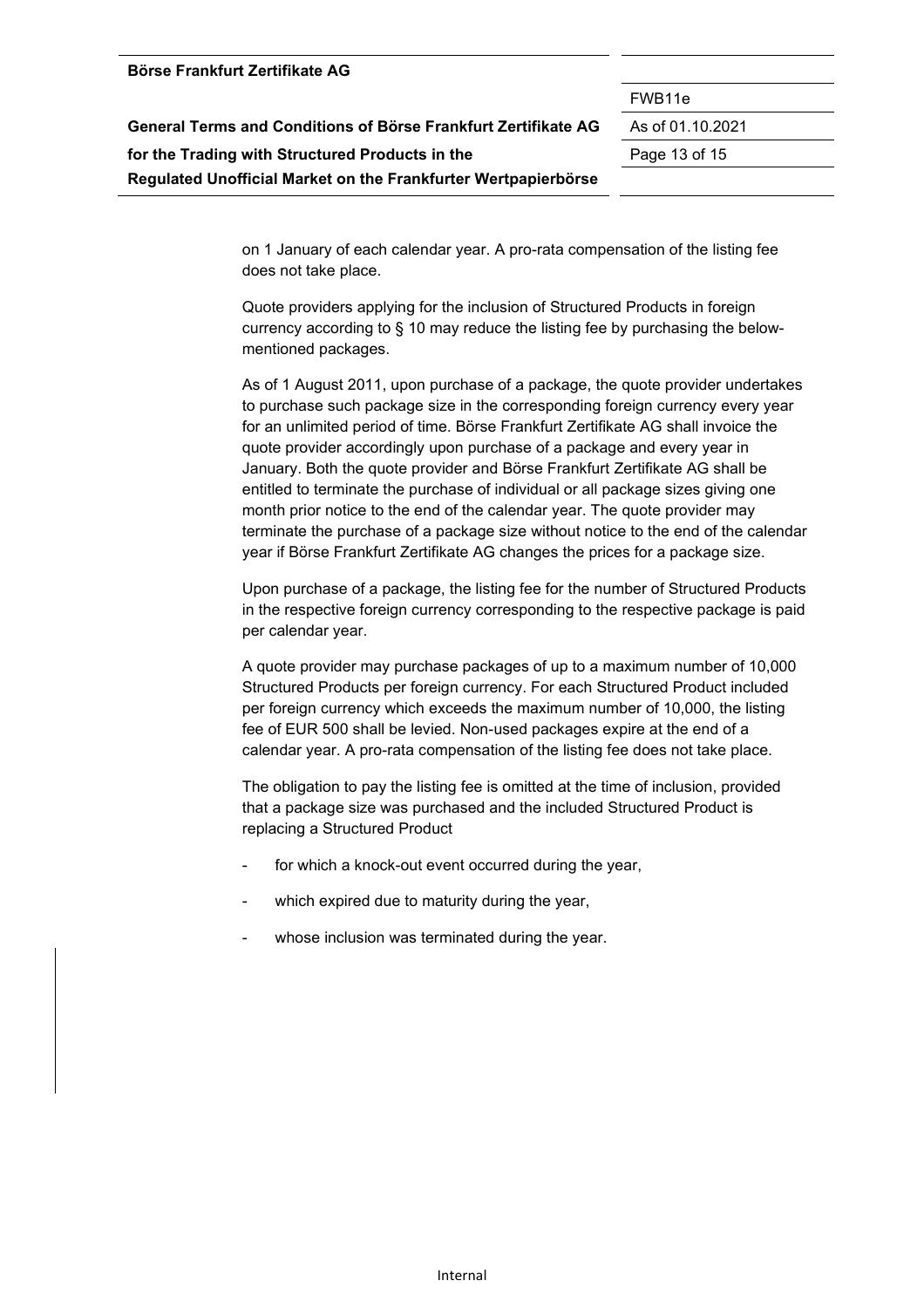#### **Börse Frankfurt Zertifikate AG**

**for the Trading with Structured Products in the** Page 14 of 15

**Regulated Unofficial Market on the Frankfurter Wertpapierbörse** 

**Currency Package Size** 

CHE, USD

| <b>Currency</b>                 | <b>Package Size</b> | <b>Listing Fee in EUR</b><br>for packages with one single<br>trading currency |
|---------------------------------|---------------------|-------------------------------------------------------------------------------|
|                                 |                     |                                                                               |
| CHF, USD,                       | 250                 | 12,500                                                                        |
| GBP, SGD,<br>AUD, CAD,          | 500                 | 20,000                                                                        |
| NOK, SEK,                       | 1,000               | 30,000                                                                        |
| HKD, CZK,                       | 2,000               | 50,000                                                                        |
| PLN, HUF,                       | 5,000               | 75,000                                                                        |
| TRY, RUB,<br>NZD, CNY<br>or DKK | 10,000              | 90,000                                                                        |

**Listing Fee in EUR** 

**trading currencies** 

**for packages with multiple** 

| ◡᠁. ◡◡◡.<br>GBP, SGD,                            | 250    | n/a                                                                              |
|--------------------------------------------------|--------|----------------------------------------------------------------------------------|
| AUD, CAD,                                        | 500    | n/a                                                                              |
| NOK, SEKNO                                       | 1,000  | 50,000                                                                           |
| K, SEK, HKD,                                     | 2,000  | 80,000                                                                           |
| CZK, PLN,                                        | 5,000  | 120,000                                                                          |
| HUF, TRY,<br>RUB, NZD,<br>CNY oder<br><b>DKK</b> | 10,000 | 150,000                                                                          |
|                                                  |        | At any time during the year, upgrading to a larger package size or from a single |

currency package to a multiple currency package shall be permitted if the price difference to the originally purchased package is paid.

If the applicant has purchased a package for the inclusion of foreign currency products and if, in the relevant foreign currency products included by the applicant, more than 10,000 orders with a minimum order volume of EURO 5,000 are executed within one calendar year, the applicant shall receive a package price reduced by 50% in the following year.

(3) For each application on cancellation of a transaction (mistrade application), a fee in the amount of EURO 500 shall be levied from the applicant. In case several mistrade applications requesting the cancellation of transactions are submitted – such transactions having been accomplished as a result of partial executions of the same order or the same binding quote of the applicant – the fee in the amount

FWB11e

**General Terms and Conditions of Börse Frankfurt Zertifikate AG** As of 01.10.2021